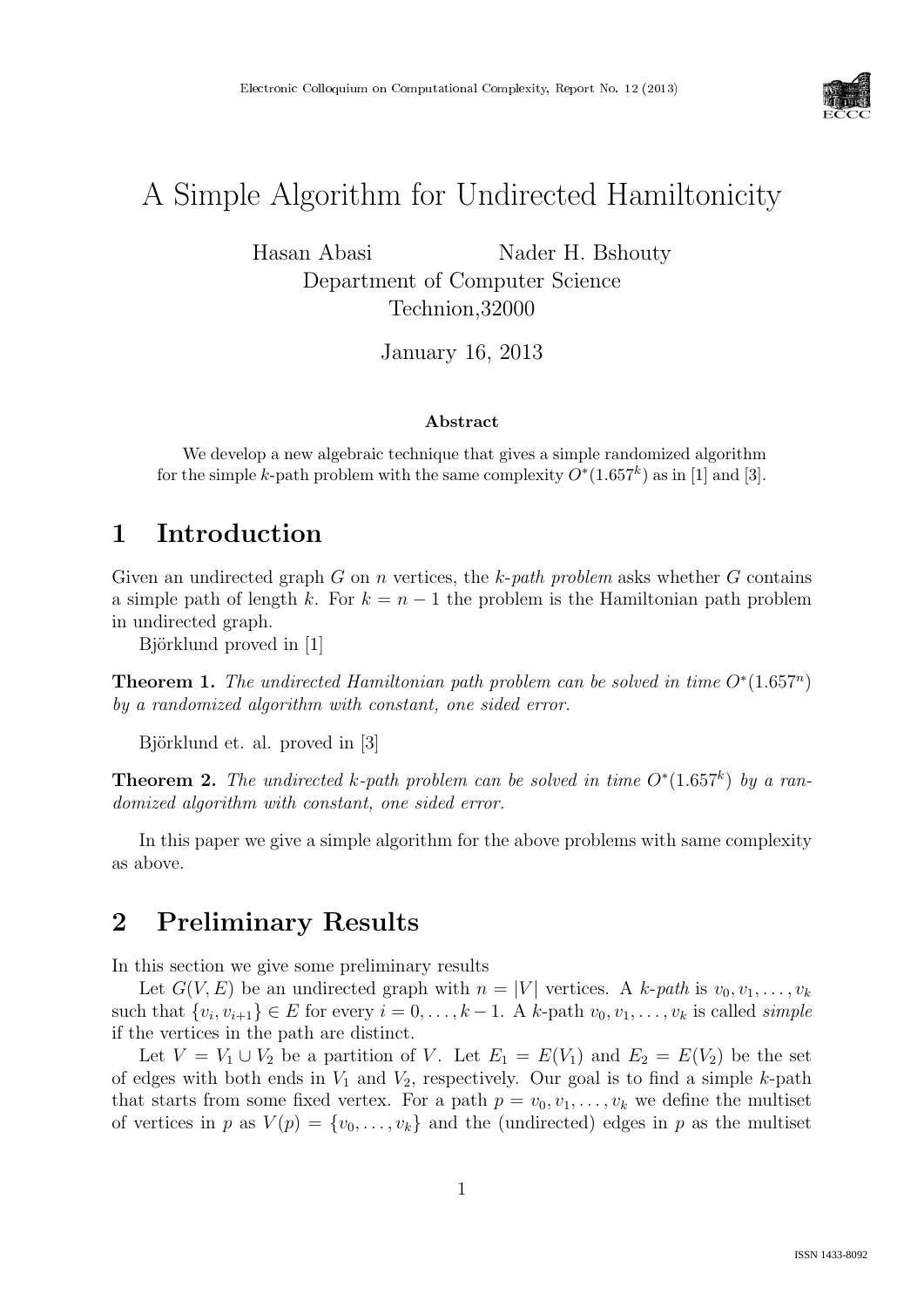$E(p) = \{\{v_0, v_1\}, \ldots, \{v_{k-1}, v_k\}\}\.$  When we write  $V(p) \cap V_1$  (or  $E(p) \cap E_2$ ) we mean the multiset that contains the elements in  $V(p)$  that are also in  $V_1$ .

Define for every edge  $e \in E$  a variable  $x_e$ , for every vertex  $v \in V_1$  a variable  $y_v$  and for every edge  $e \in E_2$  a variable  $z_e$ . Let  $x = (x_e)_{e \in E}$   $y = (y_v)_{v \in V_1}$  and  $z = (z_e)_{e \in E_2}$ . For every k-path  $p = v_0, v_1, \ldots, v_k$  we define a monomial over any field of characteristic 2  $M_p = X_p Y_p Z_p$  where

$$
X_p = \left(\prod_{e \in E(p)} x_e\right), Y_p = \left(\prod_{v \in V(p) \cap V_1} y_v\right) \text{ and } Z_p = \left(\prod_{e \in E(p) \cap E_2} z_e\right).
$$

Note here that if e appears twice in  $E(p)$  then  $x_e$  appears twice in  $X_p$ .

A path  $p = v_0, v_1, \ldots, v_k$  is called  $(r, s)$ -legitimate k-path with the partition  $V =$  $V_1 \cup V_2$  if  $|V(p) \cap V_1| = r$ ,  $|E(p) \cap E_2| = s$  and it contains no three consecutive vertices  $v_i, v_{i+1}, v_{i+2}$  where  $v_{i+2} = v_i, v_i \in V_2$  and  $v_{i+1} \in V_1$ . Fix a vertex  $v_0 \in V_1$ . We denote by  $\mathcal{L}_{k,r,s}(v_0, V_1, V_2)$  the set of all  $(r, s)$ -legitimate k-paths in G with the partition  $V_1 \cup V_2 = V$ that starts from  $v_0 \in V_1$ . Define

$$
F_{k,r,s}^{v_0,V_1,V_2}(x,y,z) = \sum_{p \in \mathcal{L}_{k,r,s}(v_0,V_1,V_2)} M_p.
$$

We now prove the following results.

**Lemma 1.** Given an undirected graph  $G = (V, E)$ , a partition  $V = V_1 \cup V_2$ ,  $v_0 \in V_1$  and two integers s and r. There is a deterministic polynomial time algorithm that construct a polynomial size circuit for the function  $F_{k,r,s}^{v_0,V_1,V_2}(x,y,z)$ .

**Lemma 2.**  $M_p = X_p Y_p Z_p$  is a monomial in  $F_{k,r,s}^{v_0,V_1,V_2}(x,y,z)$  and  $Y_p Z_p$  is multilinear if and only if p is a  $(r, s)$ -legitimate simple k-path with the partition  $V_1 \cup V_2 = V$  that starts from  $v_0$ .

Lemma 3. There is a randomized algorithm with constant, one sided error, that runs in time  $O<sup>*</sup>(2<sup>r+s</sup>)$  for the following decision problem: Given a black box for the multivariate polynomial  $f(x, y, z) := F_{k,r,s}^{v_0, V_1, V_2}(x, y, z)$  over a field of characteristic 2. Decides whether f contains a monomial  $M_p = X_p Y_p Z_p$  where  $Y_p Z_p$  is multilinear.

**Proof of Lemma 1.** For any two vertices  $u_1, u_2 \in V$  we define  $\mathcal{L}_{k,r,s}(v_0, V_1, V_2, u_1, u_2)$ the set of all  $(r, s)$ -legitimate k-paths that start with  $v_0$  and end with  $u_1, u_2$ . Define

$$
F_{k,r,s}^{v_0,V_1,V_2,u_1,u_2} = \sum_{p \in \mathcal{L}_{k,r,s}(v_0,V_1,V_2,u_1,u_2)} M_p.
$$

Then

$$
F_{k,r,s}^{v_0,V_1,V_2}(x,y,z) = \sum_{u_1,u_2 \in V} F_{k,r,s}^{v_0,V_1,V_2,u_1,u_2}.
$$

We now show, using dynamic programming, that  $F_{k,r,s}^{v_0,V_1,V_2,u_1,u_2}$  can be computed in polynomial time. For a vertex v let  $N(v)$  be the neighbor vertices of v. For a predicate A we define  $[A] = 1$  if A is true and 0 otherwise. Now it is easy to verify the following recurrence formula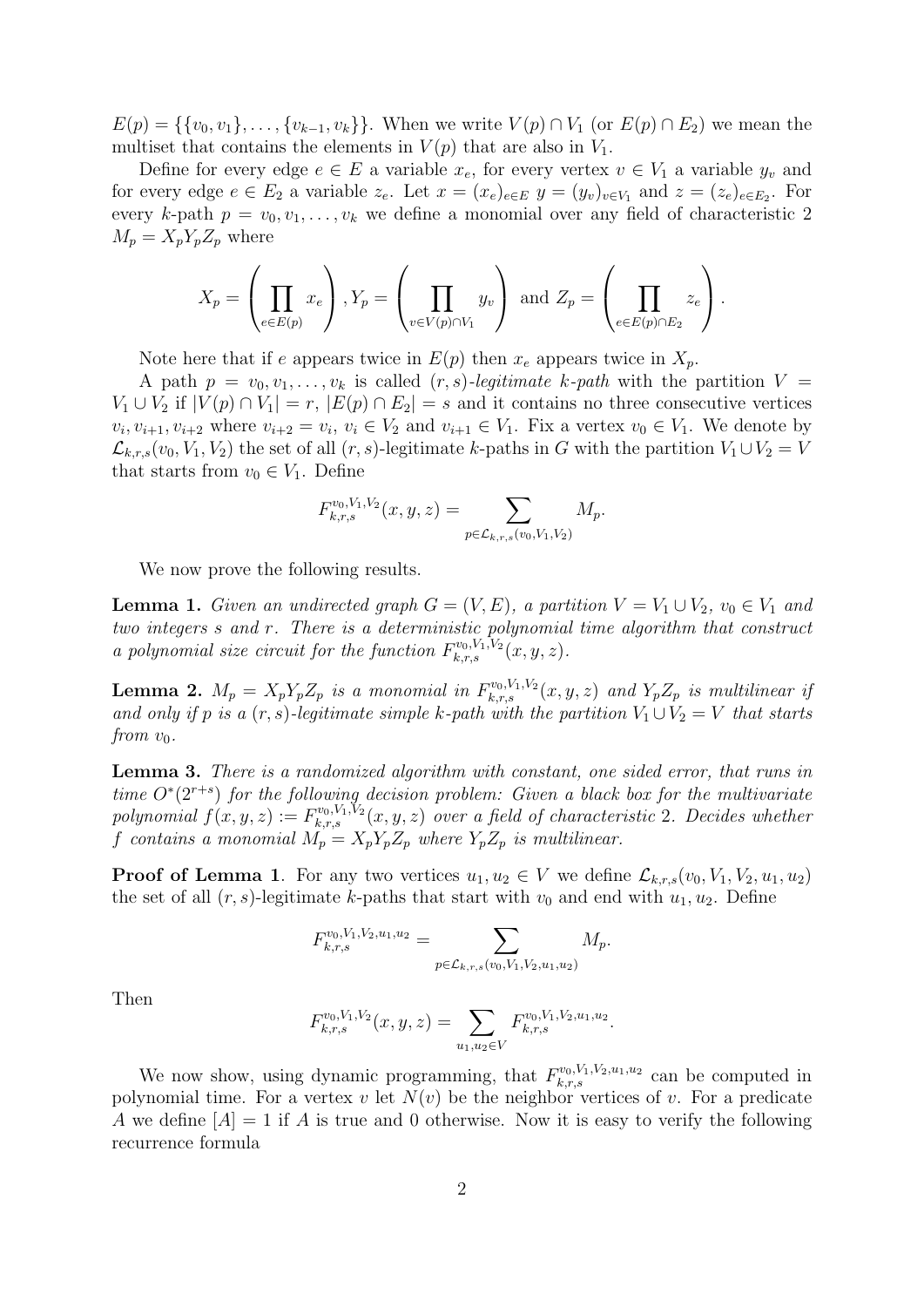1. If  $k \geq 2, r \leq k+1, s \leq k$  and  $\{u_1, u_2\} \in E$  then

$$
F_{k,r,s}^{v_0,V_1,V_2,u_1,u_2} = [u_2 \in V_1] \cdot x_{\{u_1,u_2\}} y_{u_2} \sum_{w \in N(u_1)} F_{k-1,r-1,s}^{v_0,V_1,V_2,w,u_1}
$$
  
+ 
$$
[u_2 \in V_2 \land u_1 \in V_2] \cdot x_{\{u_1,u_2\}} z_{\{u_1,u_2\}} \sum_{w \in N(u_1)} F_{k-1,r,s-1}^{v_0,V_1,V_2,w,u_1}
$$
  
+ 
$$
[u_2 \in V_2 \land u_1 \in V_1] \cdot x_{\{u_1,u_2\}} \sum_{w \in N(u_1) \setminus \{u_2\}} F_{k-1,r,s}^{v_0,V_1,V_2,w,u_1}
$$

- 2. If  $k = 1, u_1 = v_0, u_2 \in V_2, r = 1$  and  $s = 0$  then  $F_{k,r,s}^{v_0, V_1, V_2, u_1, u_2} = x_{\{v_0, u_2\}} y_{v_0}$ .
- 3. If  $k = 1, u_1 = v_0, u_2 \in V_1, r = 2$  and  $s = 0$  then  $F_{k,r,s}^{v_0, V_1, V_2, u_1, u_2} = x_{\{v_0, u_2\}} y_{v_0} y_{u_2}$ .
- 4. Otherwise  $F_{k,r,s}^{v_0,V_1,V_2,u_1,u_2}=0.$

Since  $u_1, u_2, k, r, s$  can take at most  $k^2(k+1)n^2$  different values the above recurrence can be computed in polynomial time.  $\Box$ 

**Proof of Lemma 2.** ( $\Leftarrow$ ) Let  $p = v_0, v_1, \ldots, v_k$  be any  $(r, s)$ -legitimate simple k-path with the partition  $V_1 \cup V_2 = V$ . Then  $p \in \mathcal{L}_{k,r,s}(v_0, V_1, V_2)$ . Since p is simple  $Y_p Z_p$  is multilinear. We now need to show that no other path p' satisfies  $M_{p'} = M_p$ . If  $M_p = M_{p'}$ then  $X_p = X_{p'}$  and since p is simple and starts from  $v_0$  by induction on the path  $p \equiv p'$ . Therefore  $M_p$  is a multilinear monomial in  $F_{k,r,s}^{v_0,V_1,V_2}(x,y,z)$ 

 $(\Rightarrow)$  We now show that all the monomials that correspond to  $(r, s)$ -legitimate nonsimple k-path  $p = v_0, v_1, \ldots, v_k$  with the partition  $V_1 \cup V_2 = V$  either vanish (because the field is of characteristic 2) or are not multilinear.

Consider a  $(r, s)$ -legitimate non-simple k-path with the partition  $V_1 \cup V_2 = V$ . Consider the first circuit C in this path. If  $C = v_i, v_{i+1}, v_i$  then either  $v_i \in V_1$  and then  $Y_p$  contains  $y_{v_i}^2$  or  $v_i, v_{i+1} \in V_2$  and then  $Z_p$  contains  $z_{\{v_i, v_{i+1}\}}^2$ . Notice that p is legitimate and therefore the case  $v_i \in V_2$  and  $v_{i+1} \in V_1$  cannot happen.

Now suppose  $|C| > 2$ ,  $C = v_i, v_{i+1}, \ldots, v_j, v_{j+1} (= v_i)$ . Define  $p_1 = v_1, \ldots, v_{i-1}$  and  $p_2 = v_{j+2}, \ldots, v_k$ . Then  $p = p_1 C p_2$ . If  $v_i \in V_1$  then  $Y_p$  contains  $y_{v_i} y_{v_{j+1}} = y_{v_i}^2$ . Therefore we may assume that  $v_i \in V_2$ . Define the path

$$
\rho(p) := p_1 C' p_2 = v_0, v_1, \dots, v_{i-1}, v_i, v_j, v_{j-1}, \dots, v_{i+1}, v_i, v_{j+2}, v_{j+3}, \dots, v_k.
$$

We now show that

- 1.  $\rho(\rho(p)) = p$ .
- 2.  $\rho(p)$  is  $(r, s)$ -legitimate non-simple k-path with the partition  $V_1 \cup V_2 = V$  that starts with  $v_0$ .
- 3.  $\rho(p) \neq p$  and  $M_p = M_{\rho(p)}$ .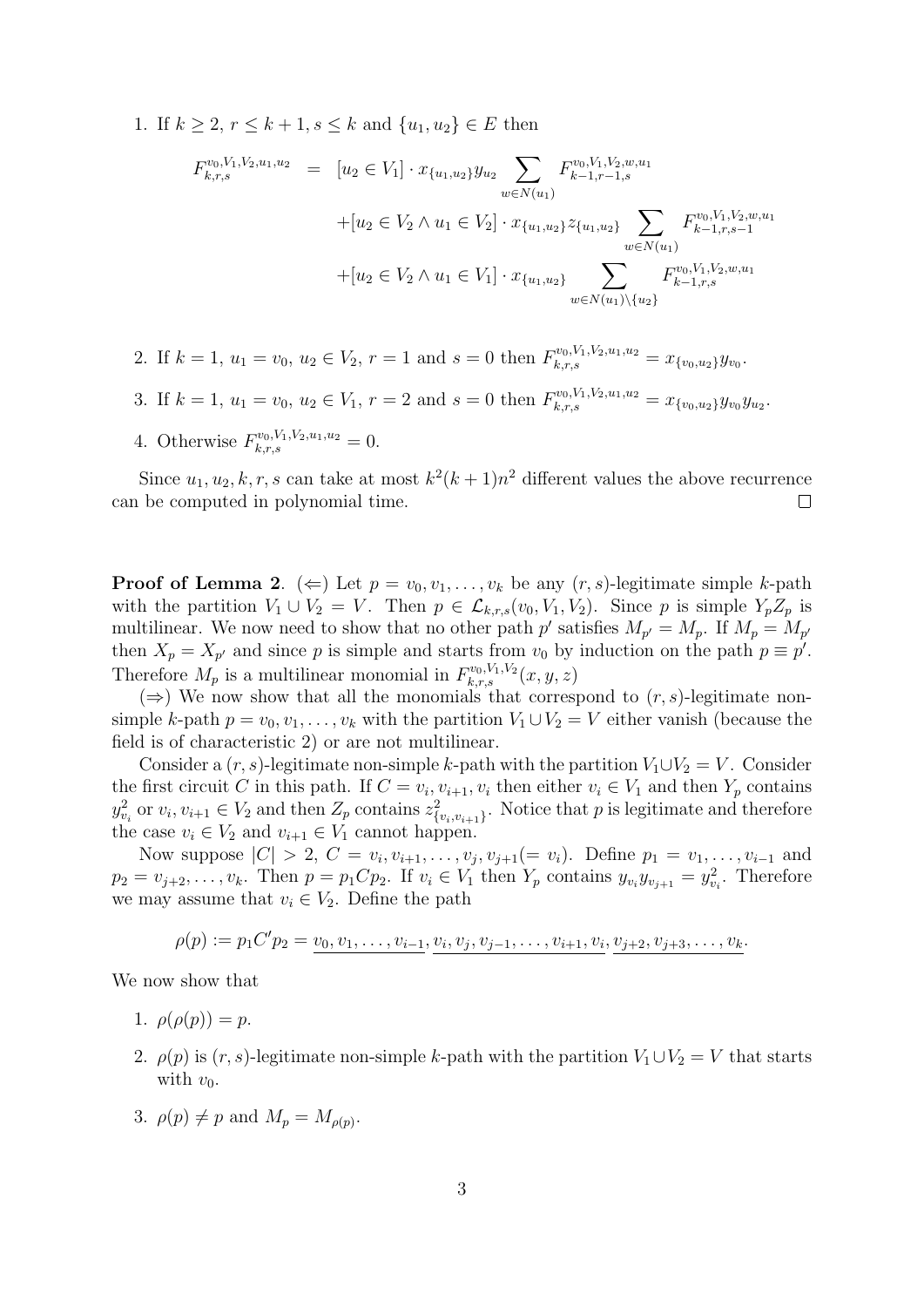This implies that  $M_p$  vanishes from  $F_{k,r,s}^{v_0,V_1,V_2}(x,y,z)$  because the characteristic of the field is 2. Let  $p' = \rho(p)$ . Since C is the first circuit in p we have  $v_0, v_1, \ldots, v_j$  are distinct and  $v_{j+1} = v_i$ . This implies that C' is the first circuit in p' and therefore  $\rho(\rho(p)) = \rho(p') = p$ . This implies 1.

Obviously,  $|V(p') \cap V_1|$  =  $|V(p) \cap V_1|$  = r and  $|E(p') \cap E_2|$  =  $|E(p) \cap E_2|$  = s. Suppose p' contains three consecutive vertices  $u, w, u$  such that  $w \in V_1$  and  $u \in V_2$ . Then since p is  $(r, s)$ -legitimate path and  $v_i \in V_2$  we have three cases

**Case I.**  $u, w, u$  is in  $C'$ . Then  $u, w, u$  is in C which contradict the fact that p is legitimate. **Case II.**  $u = v_{i-2} \in V_2$ ,  $w = v_{i-1} \in V_1$  and  $v_{i-2} = v_i$ . In this case  $C'' = v_{i-2}, v_{i-1}, v_i$  is a circuit in  $p$  and then  $p$  is not legitimate. A contradiction.

**Case III.**  $u = v_i \in V_2, w = v_{j+2} \in V_1$  and  $v_{j+3} = v_i$ . In this case,  $C'' = v_i v_{j+2} v_{j+3}$  is a circuit in  $p$  and then  $p$  is not legitimate. A contradiction.

This proves 2.

If  $p = p'$  then  $C = C'$  and since  $|C| > 2$  we get a contradiction. Therefore  $p \neq p'$ . Since  $E(p) = E(p')$ ,  $V(p') \cap V_1 = V(p) \cap V_1$  and  $E(p') \cap E_2 = E(p) \cap E_2$  we also have  $M_p = M_{p'}$ . This proves 3.  $\Box$ 

**Proof of Lemma 3**. Consider the new indeterminates  $y^{(i)} = (y_{i,v})_{v \in V_1}$ ,  $i \in [r]$  and  $z^{(j)} = (z_{j,e})_{e \in E_2}, j \in [s]$  where  $[r] = \{1, 2, \ldots, r\}$ . Consider the operator

$$
\Phi(f) = \sum_{S \subseteq [s]} \sum_{R \subseteq [r]} f\left(x, \sum_{i \in R} y^{(i)}, \sum_{j \in S} z^{(j)}\right).
$$

If  $f(x, y, z) = \sum_{p \in P} X_p Y_p Z_p$  then  $\Phi(f) = \sum_{p \in P} X_p \Phi(Y_p Z_p)$ . If  $Y_p = y_{v_1} \cdots y_{v_r}$  and  $Z_p = z_{e_1} \cdots z_{e_s}$  then, by Ryser formula for permanent and since permanent in field of characteristic 2 is equal to determinant we have

$$
\Phi(Y_p Z_p) = \sum_{S \subseteq [s]} \sum_{R \subseteq [r]} \left( \prod_{i_1=1}^r \sum_{i_2 \in R} y_{i_2, v_{i_1}} \prod_{j_1=1}^s \sum_{j_2 \in S} z_{j_2, e_{j_1}} \right)
$$
\n
$$
= \left( \sum_{R \subseteq [r]} \prod_{i_1=1}^r \sum_{i_2 \in R} y_{i_2, v_{i_1}} \right) \left( \sum_{S \subseteq [s]} \prod_{j_1=1}^s \sum_{j_2 \in S} z_{j_2, e_{j_1}} \right)
$$
\n
$$
= \left( \sum_{R \subseteq [r]} (-1)^{r-|R|} \prod_{i_1=1}^r \sum_{i_2 \in R} y_{i_2, v_{i_1}} \right) \left( \sum_{S \subseteq [s]} (-1)^{s-|S|} \prod_{j_1=1}^s \sum_{j_2 \in S} z_{j_2, e_{j_1}} \right)
$$
\n
$$
= \text{Per}(y_{i_2, v_{i_1}})_{i_1, i_2 \in [r]} \text{Per}(z_{j_2, v_{j_1}})_{j_1, j_2 \in [s]} = \det(y_{i_2, v_{i_1}})_{i_1, i_2 \in [r]} \det(z_{j_2, v_{j_1}})_{j_1, j_2 \in [s]}.
$$

Now if in  $Y_p$  (or  $Z_p$ ) we have  $y_{v_a} = y_{v_b}$ , or equivalently  $v_a = v_b$ , for some  $a \neq b$  then  $\det (y_{i_2,v_{i_1}})_{i_1,i_2\in [r]} = 0$  and  $\Phi(Y_p Z_p) \equiv 0$ . If  $Y_p Z_p$  is multilinear then  $\Phi(Y_p Z_p) \not\equiv 0$ . Therefore  $\Phi(f) \neq 0$  if and only if f contains a monomial  $M_p = X_p Y_p Z_p$  where  $Y_p Z_p$  is multilinear.

Now since substitution in  $\Phi(f)$  can be simulated by  $2^{r+s}$  substitutions in f and the degree of  $\Phi(f)$  is  $k+r+s \leq 3k+1$  we can randomly zero test f in time  $O(poly(k, n)2^{r+s})$  [2, 4, 5].  $\Box$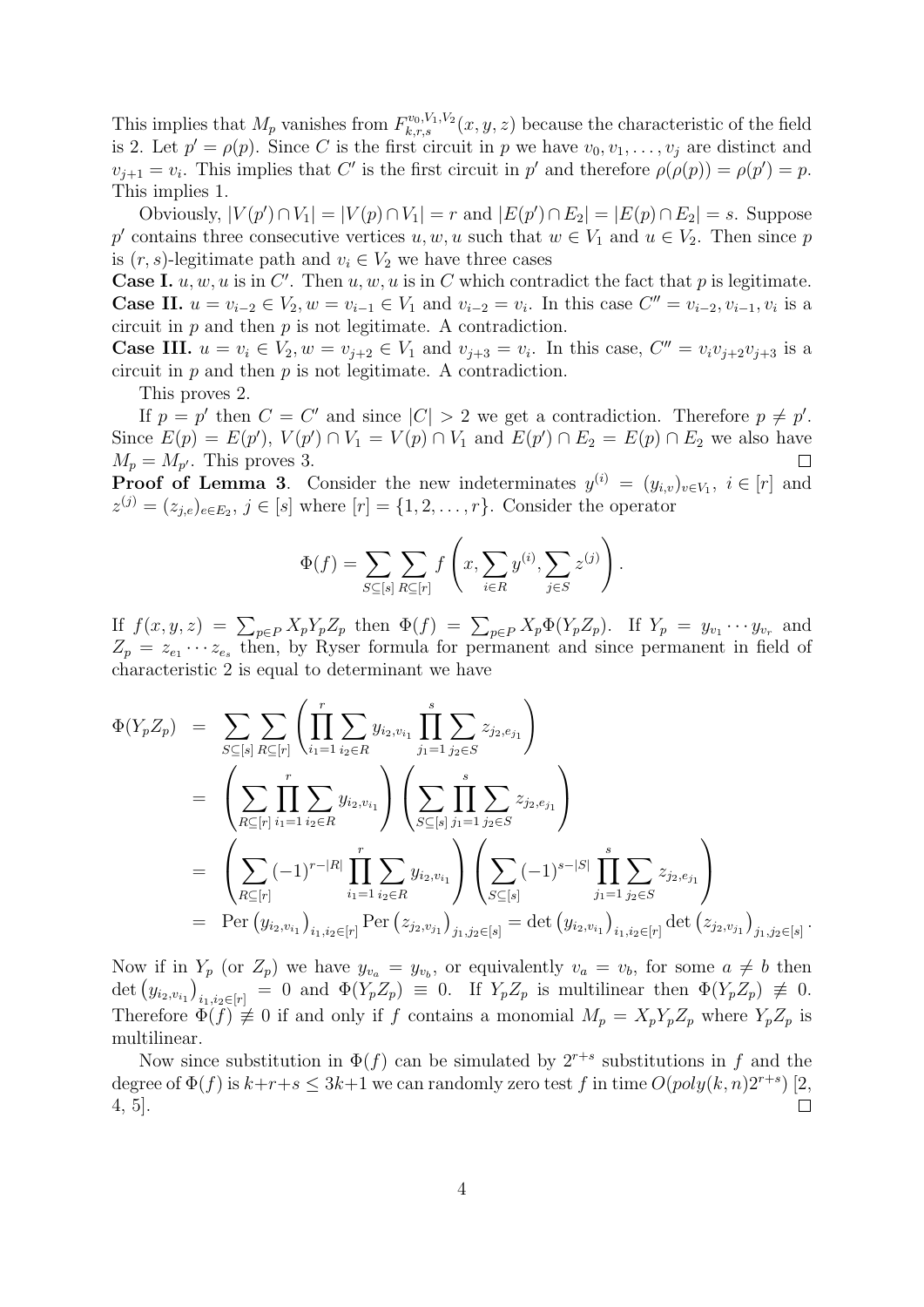## 3 Main Results

In this section we prove the Theorems

The following lemma is proved in [3] we give its proof for completeness

**Lemma 4.** Let  $p = v_0, v_1, \ldots, v_k$  be a simple path. For a partition  $V_1, V_2$  selected uniformly at random where  $v_0 \in V_1$ ,

$$
\Pr_{V_1, V_2} (|V(p) \cap V_1| = r, |E(p) \cap E_2| = s) = 2^{-k} {r \choose k - r - s + 1} {k - r \choose s}.
$$

*Proof.* We will count the number of partitions  $V_1, V_2$  that satisfies  $|V(p) \cap V_1| = r, |E(p) \cap V_2|$  $E_2| = s$  and  $v_0 \in V_1$ . Obviously, the probability in the lemma is  $2^{-k}$  times the number of such partitions.

Let  $V_1, V_2$  be a partition such that  $|V(p) \cap V_1| = r$ ,  $|E(p) \cap E_2| = s$  and  $v_0 \in V_1$ . Let  $v_{i_1} = v_0, v_{i_2}, \ldots, v_{i_r}$  be the nodes in  $V_1$ . Let  $\bar{s}_j \geq 0, j = 1, \ldots, r-1$  be the number of nodes in  $V_2$  that are between  $v_{i_j}$  and  $v_{i_{j+1}}$ . Let  $\bar{s}_r$  be the number of nodes in  $V_2$  that are after  $v_{i_r}$ . Let t be the number of  $\bar{s}_i$  that are not zero. For  $j < r$  the number of edges in  $E_2$  that are between  $v_{i_j}$  and  $v_{i_{j+1}}$  is  $s_i := \max(\bar{s}_i - 1, 0)$ . The number of edges in  $E_2$  that are after  $v_{i_r}$  is  $s_r := \max(\bar{s}_r - 1, 0)$ . Therefore

$$
\sum_{i=1}^{r} \bar{s}_i = \sum_{i=1}^{r} s_i + t = s + t.
$$
 (1)

Since the number of nodes in the path is

$$
k + 1 = r + \sum_{i=1}^{r} \bar{s}_i = r + s + t \tag{2}
$$

we must have  $t = (k + 1) - (r + s)$ .

Now any partition that satisfies  $\sum_{i=1}^r \bar{s}_i = s+t$  and  $t = (k+1) - (r+s)$  must also satisfy  $|V(p) \cap V_1| = r$  and  $|E(p) \cap E_2| = s$ . Therefore the number of such partitions is equal to the number ways of writing  $s + t$  as  $\bar{s}_1 + \bar{s}_2 + \cdots + \bar{s}_r$  where exactly t of them are not zero. We first select those  $\bar{s}_{j_1}, \ldots, \bar{s}_{j_t}$  that are not zero. This can be done in  $\binom{r}{t}$  $\binom{r}{t}$ ways. Then the number of ways of writing  $s + t$  as  $\bar{s}_{j_1} + \cdots + \bar{s}_{j_t}$  where  $\bar{s}_{j_i} \geq 1$  is equal to the number of ways of writing s as  $x_1 + \cdots + x_t$  where  $x_i \geq 0$ . The later is equal to  $\binom{t+s-1}{t-1}$  $\binom{+s-1}{t-1}$ . Therefore the number of such partitions is

$$
\binom{t+s-1}{t-1}\binom{r}{t} = \binom{k-r}{s}\binom{r}{k-r-s+1}.
$$

We now give the algorithm.

The algorithm is in Figure 1. In the algorithm we randomly uniformly choose a partition  $V = V_1 \cup V_2$  where  $v_0 \in V_1$ . This is done T times for each vertex  $v_0 \in V$ . If  $p = v_0, v_1, \ldots, v_k$  is simple path then by Lemma 4, the probability that no partition satisfies  $|V(p) \cap V_1| = r$  and  $|E(p) \cap E_2| = s$  is at most

$$
\left(1 - 2^{-k} \binom{r}{k-r-s+1} \binom{k-r}{s} \right)^T \le \frac{1}{4}.
$$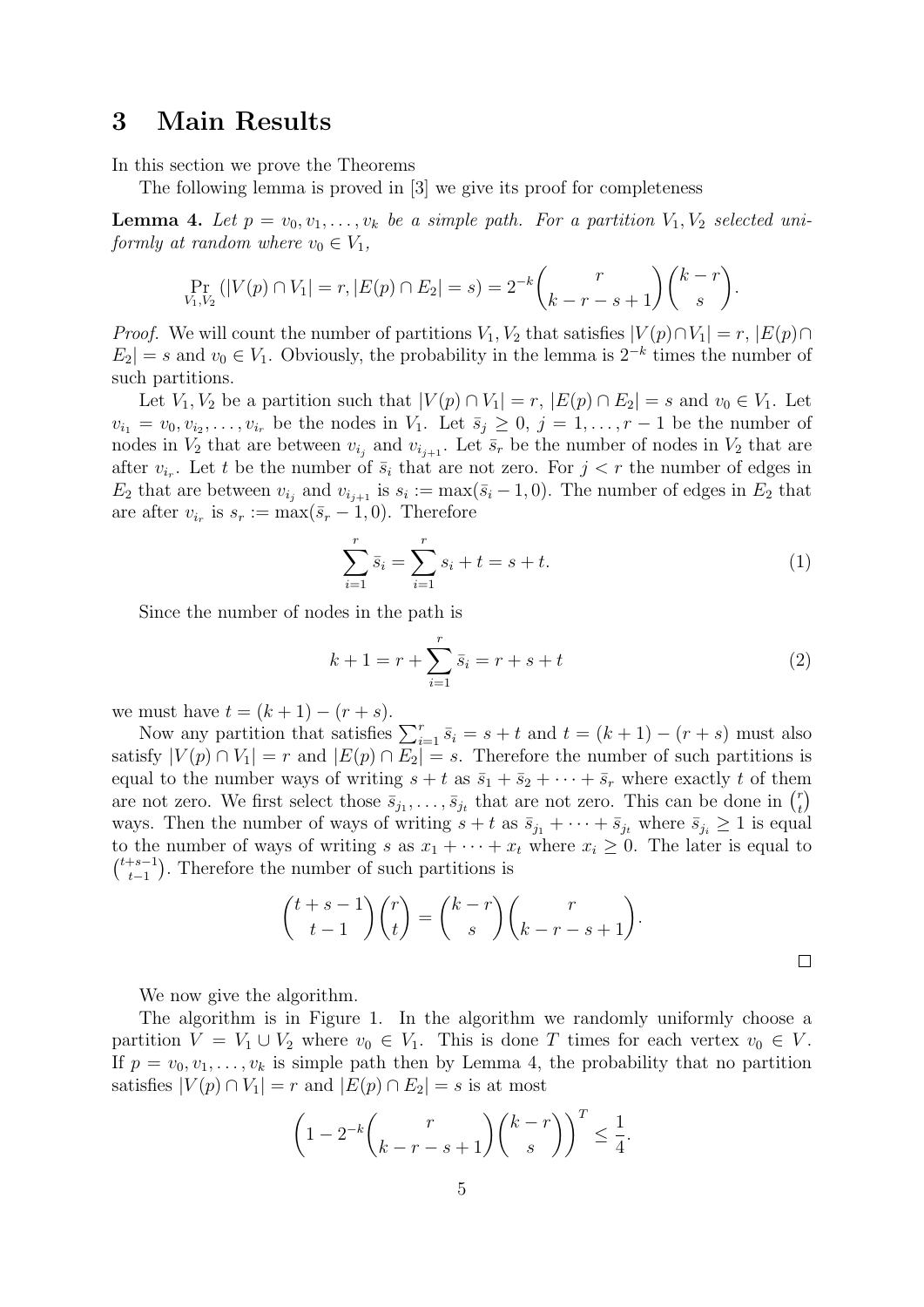Algorithm Hamiltonian( $G(V, E), k, r, s$ ). For every  $v_0 \in V$ For  $i = 1$  to  $T := 2^{k+1} / \left( \binom{r}{k-r-s+1} \binom{k-r}{s} \right)$ Choose a random uniform partition  $V = V_1 \cup V_2$  where  $v_0 \in V_1$ Build the circuit  $f = F_{k,r,s}^{v_0, V_1, V_2}(x, y, z)$  using Lemma 1 Test if  $\Phi(f) = \sum_{S \subseteq [s]} \sum_{R \subseteq [r]} f(x, \sum_{i \in R} y^{(i)}, \sum_{j \in S} z^{(j)}) \equiv 0.$ If  $\Phi(f) \neq 0$  answer "YES" and halt. Answer "NO"

Figure 1: An algorithm for generating .

Then by Lemma 1,  $f = F_{k,r,s}^{v_0,V_1,V_2}(x, y, z)$  can be constructed in  $poly(n)$  time. By Lemma 2  $f$  has a multilinear monomial. Then, by Lemma 3, this can be tested with probability at least 3/4. Therefore, if there is a simple path then the algorithm answer "YES" with probability at least 1/2. If there is no simple path then, by Lemma 2, for every  $v_0 \in V$  and every partition  $V_1 \cup V_2$ ,  $f = F_{k,r,s}^{v_0, V_1, V_2}(x, y, z)$  has no multilinear monomial. By Lemma 3,  $\Phi(f) \equiv 0$  and the answer is "NO" with probability 1.

This proves the following

**Lemma 5.** Let G be undirected graph. Algorithm **Hamiltonian**  $(G(V, E), k, r, s)$  runs in time

$$
O\left(\frac{2^{r+s+k} \cdot poly(n)}{\binom{r}{k-r-s+1}\binom{k-r}{s}}\right)
$$
\n
$$
(3)
$$

and satisfies the following. If  $G$  contains a simple path of length  $k$  then **Hamiltonian**  $(G(V, E), k, r, s)$  answer "YES" with constant probability. If G contains no simple path of length k then Hamiltonian( $G(V, E), k,r,s$ ) answer "NO" with probability 1.

Now to minimize (3) we choose  $r = \lfloor 0.5 \cdot k \rfloor$  and  $s = \lfloor 0.208 \cdot k \rfloor$  and get the result.

#### References

- [1] A. Björklund. Determinant Sums for Undirected Hamiltonicity. FOCS 2010, pp. 173–182, (2010).
- [2] R. A. DeMillo and R. J. Lipton. A probabilistic remark on algebraic program testing, Inform. Process Lett. 7, pp. 193-195, (1978).
- [3] A. Björklund, T. Husfeldt, P. Kaski, M. Koivisto. Narrow sieves for parameterized paths and packings.  $arXiv:1007.1161v1$ , (2010).